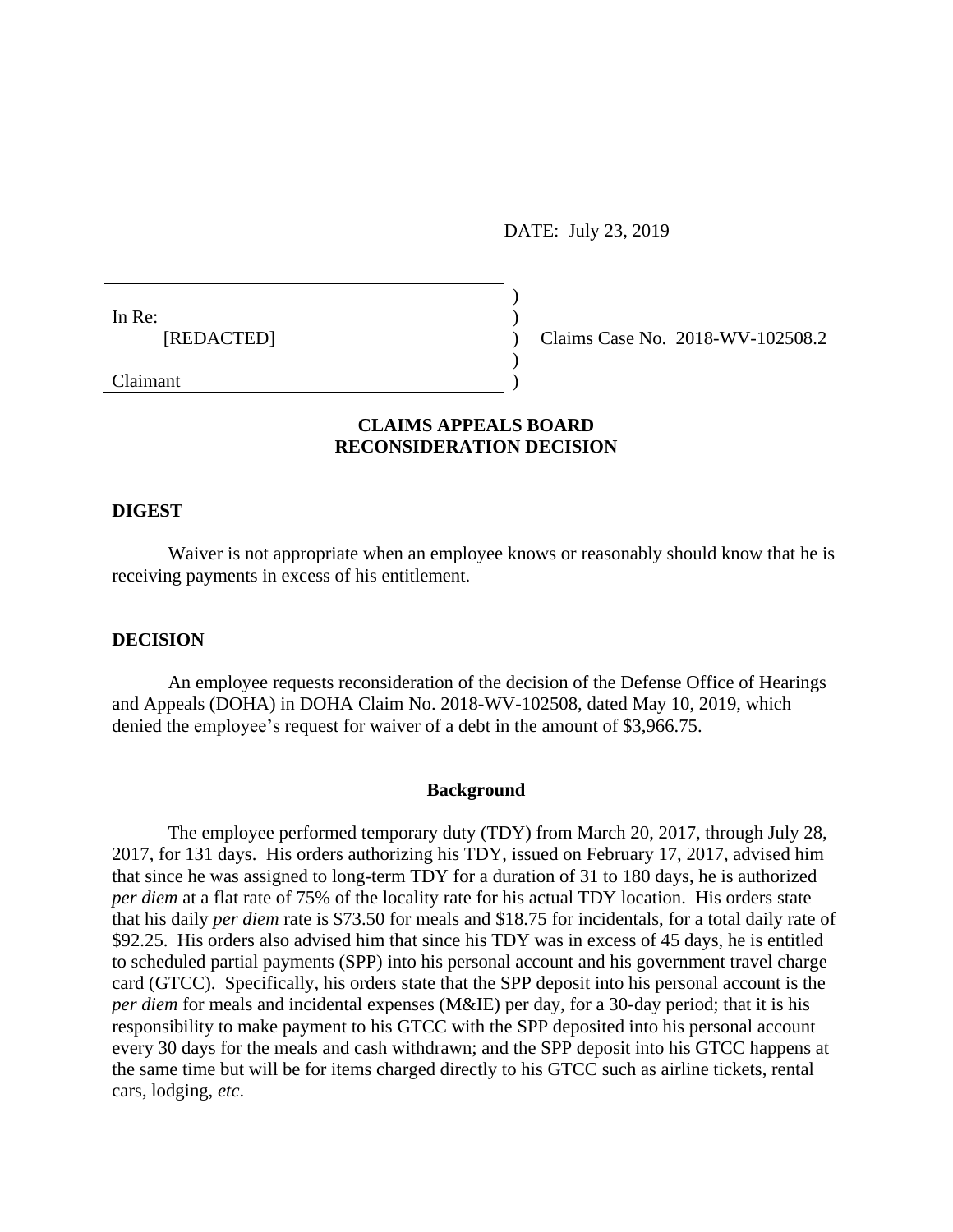During the period April 19, 2017, through July 18, 2017, the employee received SPP deposits in the total amount of \$18,042.82, which represented \$11,117.62 for *per diem* and \$6,925.20 paid to his GTCC. During an audit of his travel claim, it was erroneously determined that the employee was entitled to receive a total of \$16,051.50 for full rate *per diem*, \$123.00 daily for M&IE, for 130 days, plus one-half day *per diem* of \$61.50. Since his final settlement voucher should have reflected that he was entitled to receive \$12,084.75 (\$92.25 x 131 days) for flat rate *per diem*, the member was overpaid \$3,966.75 (\$16,051.50 - \$12,084.75).

The employee requested waiver of his debt and the Defense Finance and Accounting Service (DFAS) recommended that DOHA waive the debt in full. However, the DOHA adjudicator declined to follow the recommendation of DFAS. The adjudicator based her determination on the fact that the employee was on notice by virtue of his orders that he was only entitled to receive flat rate *per diem*. The adjudicator found that the employee also knew that for a 30-day period, he was due \$2,767.50 (\$92.25 x 30 days) in *per diem*. This amount was consistent with the monthly SPP deposits he received. Therefore, upon settlement, when he was only due an additional 10 to 11 days of *per diem*, he should have questioned why he directly received over \$4,800.00 in *per diem* for those days, not even half of a month. In addition, since the member had elected to split disbursement with his GTCC, he would not have been expecting any further travel payments at settlement.

In his reconsideration request, the employee insists that he relied on the expertise of his administrative personnel to authorize him the proper entitlement. He states that on previous trips, he was responsible for calculating and submitting his travel expenses to the travel department. However, he states that on this trip he was told that the travel department would handle the reimbursement calculations. He also states that when he received his orders, he questioned the 75% flat rate *per diem*, and was told the Union was negotiating the rate and the full rate may be approved during his trip but would not likely be retroactive. He states that he did question the travel department at settlement but was advised it was correct. He further states that he was not advised of the overpayment until nearly a year after he completed his TDY. He states that if he had the responsibility to know of the error, his agency had the responsibility to advise him of the overpayment in a more expeditious manner. In addition, he requests relief due to financial hardship. He states that since his retirement in March 2018, he has had surgery and accrued large medical bills. If he had been informed of the debt promptly, he would have been able to pay it back while he was still working. Finally, he states that he has been advised that other employees' debts for the same TDY were waived.

### **Discussion**

Under 5 U.S.C. § 5584, we have the authority to waive collection of erroneous payments of travel expenses to an employee if collection would be against equity and good conscience and not in the best interests of the United States, provided there is no indication of fraud, fault, misrepresentation, or lack of good faith on the part of the employee. *See* Department of Defense Instruction 1340.23 (February 14, 2006) .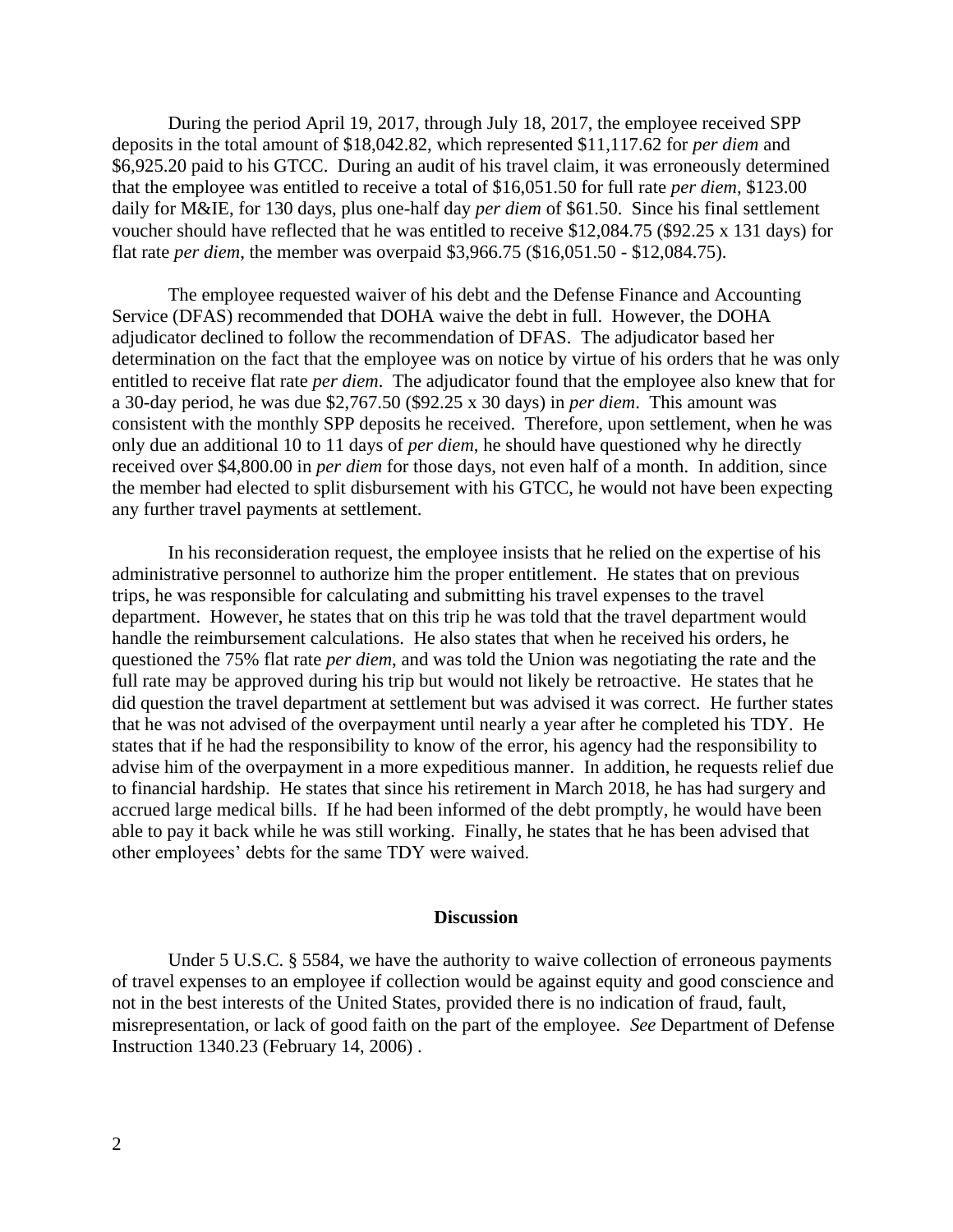In this case, the erroneous payments of *per diem* were made as a result of an administrative error, and there is no indication of fraud, misrepresentation, or lack of good faith on the employee's part. However, an employee is considered to be at least partially at fault in the accrual of a debt, and waiver is precluded when, in light of all the circumstances, it is determined that he should have known that he was receiving payments in excess of his entitlements. An employee is considered to be aware of an erroneous payment when he possesses information which reasonably suggests that the validity of the payment may be in question. *See* DOHA Claims Case No. 2012-WV-070303.2 (November 20, 2012));<sup>1</sup> and DOHA Claims Case No. 2011-WV-050304.2 (November 29, 2011).

The employee acknowledges that he knew that pursuant to his travel orders, he was only entitled to receive flat rate *per diem* in the amount of \$92.25 per day. Although he may have been told that the Union was negotiating this issue, there is no evidence that he was told during his TDY or after that his orders were in error or that the Union succeeded in negotiating the full rate. In fact, he states that he was told that if the Union was successful during his TDY, it would not be made retroactive. Therefore, we agree with the adjudicator that the employee should have known that he was overpaid at the settlement of his voucher, especially since he received almost twice as much *per diem* for the additional 10-11 days that he had consistently received per month in *per diem* during his TDY.

Although the employee states that he did question the amount he received at settlement, we have consistently held that there is no basis for waiver unless the official(s) providing the faulty advice indicating that the employee was entitled to what he received are identified, and the employee's version of events is corroborated by the pay and disbursing officials with what he told them and what they told him. *See* DOHA Claims Case No. 2013-WV-091304.2 (January 15, 2015). There is nothing in the written record reflecting what he told the officials and what they told him.

As for his suggestion that the agency also share responsibility for the error, there is no basis for apportioning fault under the waiver statute. An employee derives no entitlement from an administrative error made by the government. *See* DOHA Claims Case No. 09010501 (January 8, 2009). Although we recognize that the delay in notifying the employee of the overpayment may have caused him financial hardship, financial hardship does not provide a basis for waiver. *See* DOHA Claims Case No. 00081602 (November 22, 2000). DFAS, at its own discretion, may arrange a repayment plan which takes hardship appropriately into account.

Finally, the employee states that he has heard other employees in similar circumstances have had their debts waived in full. Our office bases our decisions on the individual facts and circumstances contained in the written record for each waiver applicant. Here, we find no error in the adjudicator's decision to deny waiver.

 $\overline{a}$ 

<sup>&</sup>lt;sup>1</sup>This cited decision was decided under 10 U.S.C. § 2774 because the applicant for waiver was a military member. However, the standards for waiver under 10 U.S.C. § 2774 and 5 U.S.C. § 5584 are the same.